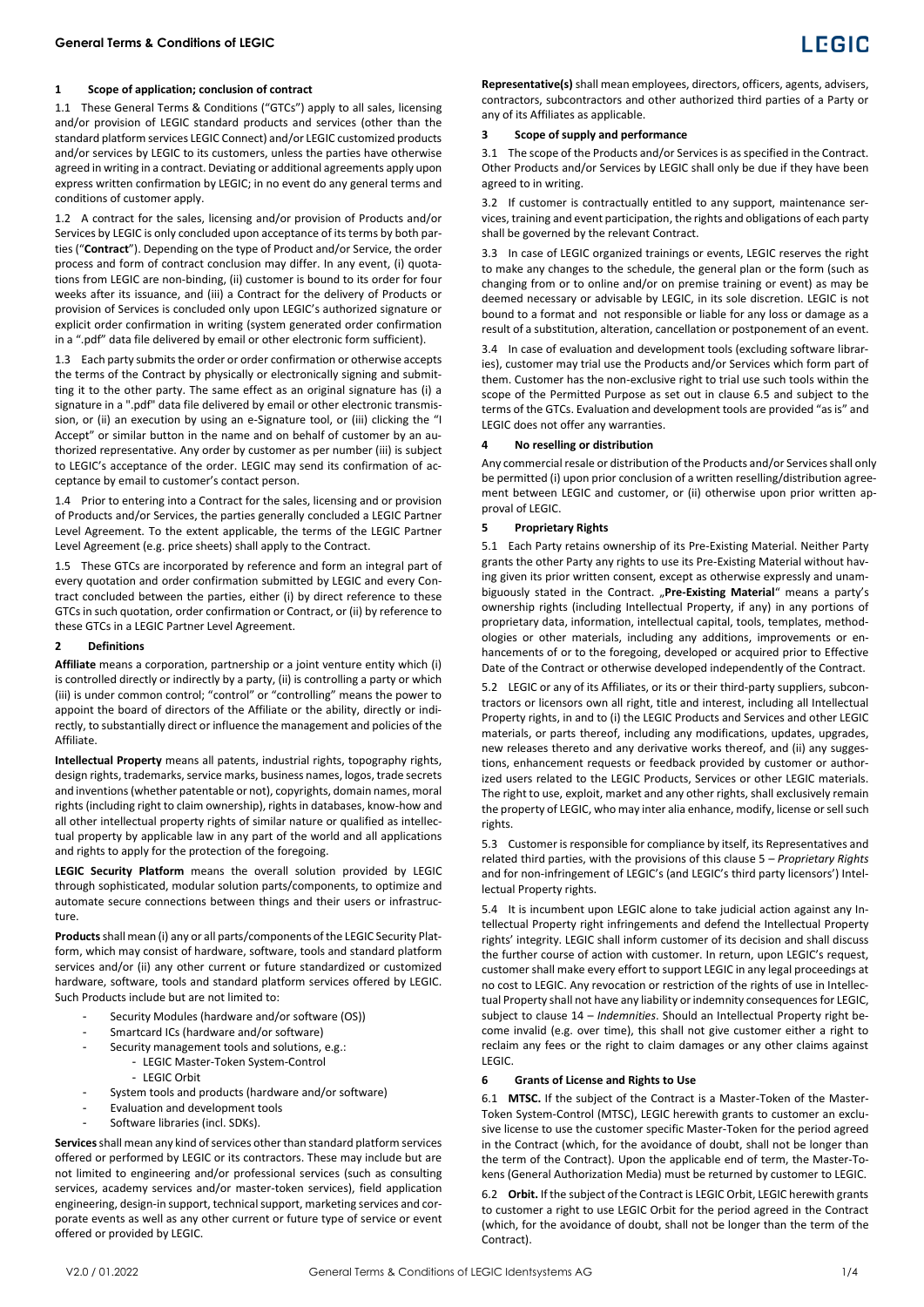# **General Terms & Conditions of LEGIC**

6.3 **LEGIC Intellectual Property.** LEGIC herewith grants to customer a nonexclusive, non-transferable, non-assignable right or license to download, install, access and/or use the Intellectual Property rights if and to the extent required for customer to be entitled and able to use a specific Product or Service in accordance with the terms of the Contract. Any licensing, rental, passing on, transmission, assignment, making available or sublicensing, etc. of Intellectual Property rights of LEGIC or the granting of rights to third parties by customer in any other form shall only be permitted with the prior written consent of LEGIC. Customer Affiliates are considered to be third parties, unless expressly agreed otherwise in writing between the parties.

6.4 **Documentation (in any form or media).** LEGIC further grants customer a non-exclusive right to use the documentation of a Product or Service solely in connection with the use of the related Product or Service. The documentation (in any form or media) may be copied as reasonably necessary in connection with such use but remains subject to a non-disclosure agreement (NDA).

6.5 **Permitted Purpose**. The scope of any license and/or right to use granted hereunder is limited, as applicable, to the download, installation, access, use and purpose of the Products and Services as set out in the Contract; in case of doubt, such scope shall be restricted to customer's internal business purposes. Should customer act as **Manufacturer or System Integrator** and this be clearly indicated in the Contract, then customer shall be entitled to (i) sublicense the license or sub-grant the right of use granted hereunder to its clients and/or (ii) to integrate the Products into its clients' systems. Any resale of the Products and Services manufactured or integrated by customer is only permitted in accordance with claus[e 4](#page-0-1) - *No reselling or distribution*. In case of such permitted sub-licensing or sub-granting of rights to use, customer shall ensure that the obligations and limitations contained in the Contract and these GTCs are imposed upon its clients, and that no more rights are granted to customer's clients than customer has received from LEGIC hereunder. Customer is fully responsible for any such manufacturing or system integration and any outcome thereof.

6.6 **Period of License or Right to Use.** The duration of the license or right to use is limited to the duration set out in the Contract. In case of doubt, the license or right to use is granted for the following duration, as applicable: (i) in case of recurring fees: for as long as the fees are due and paid; and (ii) in case customer becomes the owner of the Product or only a onetime license fee is charged, for an indefinite period of time.

6.7 **Reservation of Rights.** LEGIC reserves any and all rights, implied or otherwise, with respect to the Product or Services which are not expressly granted to customer herein. Customer does not acquire any rights, express or implied, other than those expressly granted by LEGIC or the applicable third party.

6.8 **Trademarks.** Unless otherwise agreed in the Contract, customer shall receive a non-exclusive, non-sublicensable and non-transferable right, which may be revoked by LEGIC at any time, to use the LEGIC trademarks within the scope in accordance with the Contract and the current LEGIC Corporate Design Manual (www.legic.com/cdm). Customer is both entitled and obliged to use the trademark in its own documentation (advertising, information, etc.) should Products or Services of LEGIC or any cooperation with LEGIC be mentioned therein. LEGIC reserves the right to refuse or deny use of the trademarks for certain countries and/or certain Products, in whole or in part, if any legal difficulties (for example a trademark registration refusal or a trademark conflict with a third party) should arise or are expected to arise there.

### <span id="page-1-2"></span>**7 Updates**

7.1 LEGIC reserves the right and may from time to time in its sole discretion develop and provide Product or Service updates, which may include bug fixes, patches, upgrades, new releases and/or new features (collectively, including related documentation, "**Updates**"). Updates may also modify certain features and functionality. Should any Updates result in a substantial reduction or degradation in the level of performance, security or availability of the Product or Service, LEGIC will inform customer within appropriate time in advance and by appropriate means. If customer does not agree, it may stop using the Product or Service at any time. Customer's only recourse is to terminate the Contract. All Updates will be deemed part of the Product and/or Service and subject to the respective Contract.

7.2 In case of Updates, LEGIC strongly recommends customer to (i) download and install the latest version of the software and/or update/upgrade the operating environment according to the system requirements provided by LEGIC, and to (ii) ensure that its operating environment is capable to perform such Updates. LEGIC is not liable for any costs incurred by customer for such updates and system update capability. LEGIC reserves the right to discontinue delivery, provision, maintenance and support for older versions.

## **8 Remuneration**

8.1 Customer shall pay LEGIC the remuneration agreed in the LEGIC Partner

Level Agreement and/or in the Contract. All prices are net prices in Swiss Francs (CHF) if not otherwise agreed, excluding value added tax.

8.2 License fees, if any, may be recurring and fixed or variable (e.g. depending on the number of end users). Recurring license fees shall be payable annually in advance with no right to reimbursement, neither full nor partial.

8.3 Payment is due net within 30 days of the invoice date, if not otherwise agreed. Customer shall not be entitled to withhold or deduct or set-off any sums from or against LEGIC's invoices. If any amount due remains unpaid for 15 days upon the date of a payment reminder notice by LEGIC, LEGIC reserves the right to raise default interest of 5% p.a. on any such unpaid amounts. LEGIC shall be authorized to halt delivery of Products or performance of Services until all claims are settled in full. LEGIC shall be entitled, at any time, to require an advance payment or security deposit from customer.

8.4 Prices/fees for Products and Services may be adapted any time to market conditions and will be set out in LEGIC's price lists. Any resulting price increase shall be capped to a maximum of 5 per cent p.a.; the cap shall not apply if a price increase is based on reasonable grounds (e.g. in case of increased costs to procure Products, in whole or in part, or raw materials, or to provide the Services, or in case of increased functionalities, performance, security or availability or to adapt them to relevant technological or legal developments).

8.5 Customer shall bear all fees, duties and taxes payable under public law which are charged to customer on the fees or prices in accordance with the applicable laws. Customer shall not deduct withholding taxes from payments to LEGIC. Should a local tax authority levy withholding taxes under a Contract against customer, LEGIC shall indemnify customer from such withholding taxes, provided that prior to any payment thereof by customer, customer has (i) given prompt written notice (e-mail sufficient) of the tax claim and procedure to LEGIC, (ii) given LEGIC the opportunity to discuss the matter with such local tax authority, and (iii) provided to LEGIC all available assistance to defend such claim or proceeding.

8.6 Ownership in any Products delivered by LEGIC to customer shall only pass to customer upon payment being made in full.

### **9 Delivery; Time and place of performance; Risk of Loss**

<span id="page-1-0"></span>9.1 The parties shall indicate the delivery dates and schedule for the individual services or deliveries in the Contract or in the quotation or order confirmation. Unless otherwise agreed in the Contract, all shipments shall be carried out *ex works* (Incoterms 2020). Time for delivery shall not be of the essence of the Contract, unless expressly agreed otherwise in advance in writing. Partial deliveries shall be permitted unless the parties have expressly excluded these in the Contract.

9.2 If no specific time of delivery or performance has been agreed upon, the time of delivery or performance starts as soon as (i) the Contract has been concluded, (ii) all relevant regulatory or governmental requirements or authorizations are met, (iii) all relevant and due payments and securities, collaterals or guaranties have been performed, (iv) and all relevant technical points have been clarified.

9.3 Time of delivery is appropriately extended: (i) if LEGIC does not receive the relevant information it requires for the performance of its obligations, or if customer subsequently changes such information and thereby causes a delay in delivery or performance; (ii) in cases of claus[e 19.6](#page-3-0) – *Events Beyond a Party's Reasonable Control*; (iii) if customer or a third party is in delay with or in default of its contractual obligations.

9.4 If the parties have not expressly agreed on a place of performance or delivery in writing, then the place of performance or delivery for all kind of Product or Services shall be the registered office of LEGIC recorded in the Swiss commercial register.

9.5 LEGIC shall be in default of fulfilling its contractual obligations only after being reminded thereof by customer in writing and being given an adequate grace period for performance. In case of default, LEGIC shall deliver the specific Product or provide the specific Services in question but shall not be liable for any damages incurred through such default.

9.6 In case of sale of Products by LEGIC to customer, risk of loss or damage shall pass from LEGIC to customer in accordance with the Incoterm (as set out in claus[e 9](#page-1-0) above) or other delivery term agreed between the parties for the specific delivery.

#### **10 Duty to Cooperate**

Customer acknowledges and agrees that it has duties to cooperate with LEGIC as reasonably necessary to implement the LEGIC Products and/or Services in accordance with the Contract.

# <span id="page-1-1"></span>**11 Inspection and Testing; Acceptance**

11.1 Customer shall inspect every delivery of Products and Services, or functionalities, or have them inspected and/or tested, immediately upon receipt,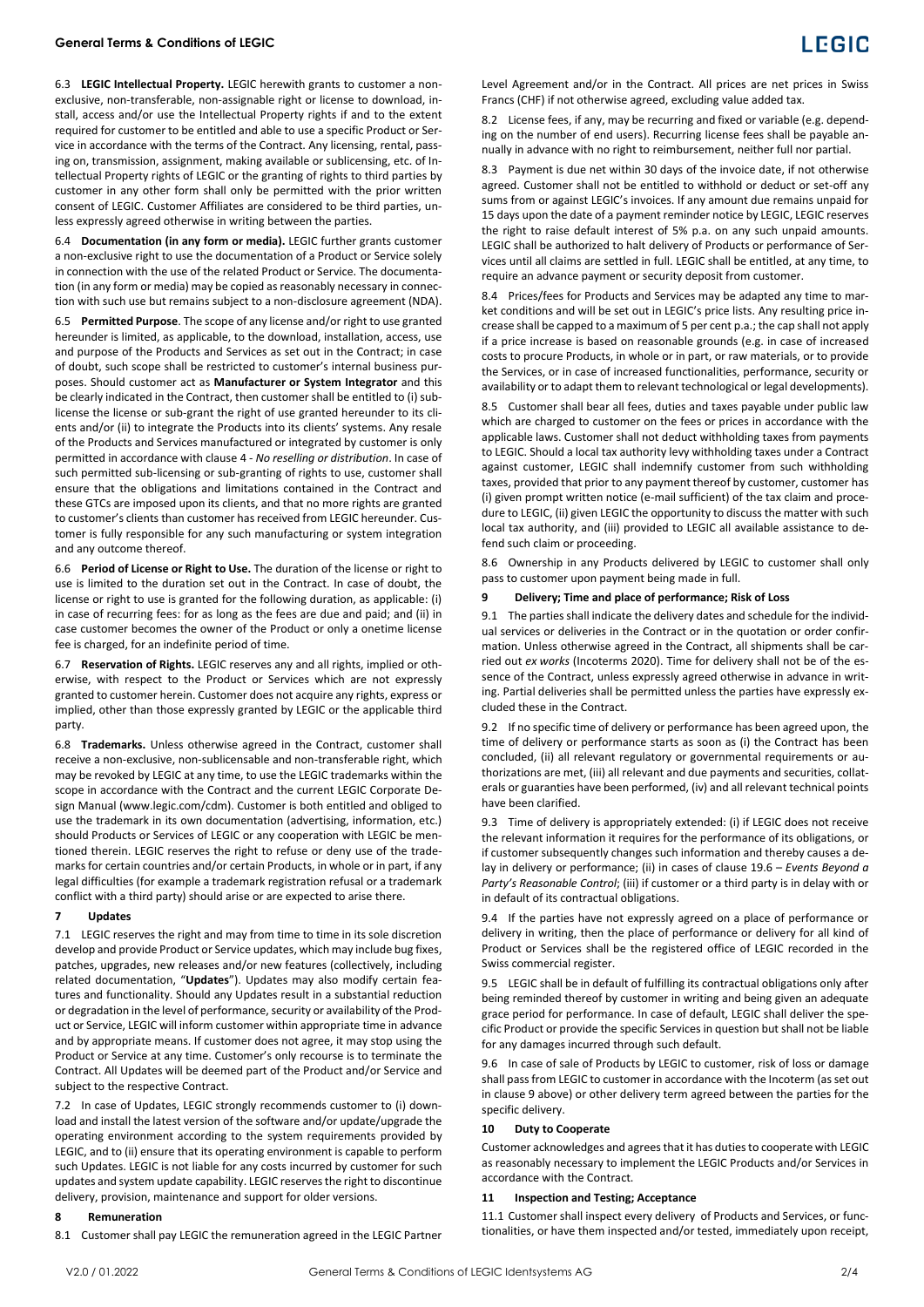# **General Terms & Conditions of LEGIC**

download, installation or provision of access for use, for any defects or malfunctions. If a complete inspection or testing of all Products and Services or functionalities is not possible or customary, customer shall ensure that a sufficient number of samples is inspected or tested. If LEGIC does not receive a written and evidenced notice of defects or malfunction from customer within 10 days of delivery of the Products and Services, the entire delivery shall be deemed free of defects or malfunctions. Acceptance cannot be denied due to minor defects or malfunctions. LEGIC shall correct within appropriate time the defects or malfunctions on which it has received notice according to this claus[e 11.](#page-1-1)

11.2 In case of an Update provided by LEGIC, customer shall inspect and test the updated Products and/or their functionalities. In case of defects or malfunctions of the updated Product or functionality, the remedies set out in this clause [11](#page-1-1) – *Inspection and Testing; Acceptance* and clause 12 - *Warranty* apply, provided that customer has followed all the recommendations of LEGIC as per claus[e 7](#page-1-2) – *Updates*.

11.3 In case of defect or malfunctions of any kind, customer has no rights or claims other than those stated in this clause [11](#page-1-1) *– Inspection and Testing; Acceptance* and clause [12](#page-2-1) – *Warranty*.

# <span id="page-2-1"></span>**12 Warranty**

# 12.1 **Limited Warranty**.

(a) The warranty period for Products shall be 6 months from delivery by LEGIC. The warranty shall be limited to reproducible and demonstrable defects in function according to the Product's specifications. For engineering samples or any other components made available for test purposes, all warranties are excluded.

(b) If a functional defect occurs during the warranty period and LEGIC is informed immediately in writing, customer provides written evidence and the defect is reproducible and demonstrable, LEGIC shall, at its sole discretion, correct the defect or supply a replacement for the defective Product as soon as possible. In case a Product has already been delivered to an end-customer (customer's customer) or included as component in customer's own products and/or installations, and customer suspects that LEGIC's Product has a functional defect, LEGIC will provide technical support to customer in finding the root cause of the defect. LEGIC may charge its costs for such technical support if it turns out that the root cause was not in LEGIC's Product. Returned and/or replaced Products shall become the property of LEGIC. LEGIC shall bear the shipment costs for the return of the defected Product and delivery of the replacement Product (packaging and shipping). Except for the shipment costs, customer shall bear the costs for the replacement of defective Products.

(c) The above warranty shall not apply to any repairs, corrections or replacements caused by any of the following cases: (i) storage, packing or transport, by customer or a third party assigned by customer have not been carried out properly; (ii) the Products are not used according to their specifications and documents and/or as intended and/or not with the necessary degree of know-how and diligence (e.g. improper use); (iii) the Products have been changed, enhanced, modified, or repaired by a party other than LEGIC; (iv) the system environment of customer (deployed hardware or software) possesses defects or errors that compromise or impede the functioning of the Products; (v) customer fails to undertake the reasonable damage mitigation measures expressly ordered by LEGIC; (vi) customer does not give LEGIC the opportunity to repair the defect.

12.2 **Exclusion of Warranties.** Any other warranties (whether express or implied) are explicitly excluded or limited to the maximum extent permitted by law. Information contained in any documentation issued by LEGIC shall not constitute a warranty.

12.3 **Remedies.** The remedies for breach of warranty are limited to the ones mentioned in this clause [12](#page-2-1) - *Warranty*. Customer is not entitled to claim damages, price reduction or withdrawal from the Contract.

### <span id="page-2-2"></span>**13 LIMITATION OF LIABILITY**

13.1 LIABILTY OF EITHER PARTY TO THE OTHER PARTY FOR ANY INDIRECT, SPECIAL, CONSEQUENTIAL LOSS OR DAMAGE, LOSS OF DATA OR OTHER EQUIPMENT OR PROPERTY (INCLUDING IN EACH CASE INCIDENTIAL AND PU-NITIVE DAMAGES), ANY LOSS OF ACTUAL OR ANTICIPATES PROFIT, INTEREST, REVENUE, ANTICIPATED SAVINGS OR BUSINESS OR GOODWILL IS EXCLUDED OR LIMITED TO THE MAXIMUM EXTENT PERMITTED BY APPLICABLE LAW.

13.2 EITHER PARTY'S TOTAL LIABILITY IN RELATION TO THE PRODUCTS AND SERVICES AND/OR THESE GTCS SHALL BE LIMITED TO (i) THE AMOUNTS PAID OR PAYABLE BY CUSTOMER UNDER THE RESPECTIVE CONTRACT FOR THE PRODUCT OR SERVICES (EXCLUDING EXPENSES) OR, (ii) IN CASE OF RECUR-RING FEES, THE AGGREGATED AMOUNTS PAID OR PAYABLE BY CUSTOMER UNDER THE RESPECTIVE CONTRACT DURING THE PREVIOUS 12 MONTHS.

13.3 NOTHING IN THESE GTCS SHALL LIMIT OR EXCLUDE THE LIABILITY OF

EITHER PARTY FOR; (i) DEATH OR PERSONAL INJURY; OR (ii) DAMAGE TO PROPERTY WHERE THIS LIABILITY RESULTS FOM STATUTORY PRODUCT LIA-BILITY, OR (iii) WILFUL MISCONDUCT OR GROSS NEGLIGENCE.

13.4 In case customer acts as Manufacturer or System Integrator and incorporates Products into its own or third party's products or services to be sold to end-customers, customer is solely responsible towards end-customer of any damages incurred by such end-customer. Customer's only recourses against LEGIC are as set out in the Contract.

### <span id="page-2-3"></span><span id="page-2-0"></span>**14 Indemnities**

14.1 If a third party makes a claim against customer or LEGIC ("**Affected Party**") alleging that any Products, Services, information, specification, instruction, data, hardware, software material or any derivative works thereof ("**Materials**") provided by the other party ("**Provider**") to the Affected Party, infringes a third party's Intellectual Property rights, the Affected Party shall immediately notify the Provider in writing.

14.2 To the extent reasonable and considering own legitimate interests, both parties shall negotiate in good faith on which party shall have control over the defense of such claim. If the parties do not reach agreement, the Provider has the right to assume control of the defense and any settlement; in the event the Provider does not elect to assume control of the defense and settlement proceedings, the Affected Party, at its sole expense, shall promptly assume and have sole control over the defense of such claim, including any proposed settlement (subject to the requirements below with respect to settlement). In addition, the Provider may participate, in its sole discretion, in any such claim using its own counsel at its own expense. Each party shall cooperate with the other and provide the information and assistance necessary to defend against or settle the claim. The party having control over the defense shall not settle any such claim without first obtaining the other party's prior written consent, where the settlement of such claims results in any admission of wrongdoing or liability on the party not having control over the claim.

14.3 Subject to the limitation of claus[e 13](#page-2-2) – *Limitation of Liability*, and provided the Affected Party complies with the proceedings set out in this clause [14](#page-2-3) – *Indemnities*, Provider shall pay the amount of any adverse final judgment or settlement.

14.4 This clause [14](#page-2-3) – *Indemnities*, does not apply to the extent that the alleged infringement arises from (i) use of the Materials not in accordance with the Contract or in combination with data, software, hardware, or technology not provided or authorized by Provider, or (ii) modifications to the Materials not made or authorized by Provider.

14.5 **Mitigation**. If in LEGIC's reasonable belief such third party claim is likely to be asserted, LEGIC may require customer to immediately discontinue the use of the Products and/or Services; LEGIC may, at its sole discretion, and at its own cost, either (i) procure the right for customer to continue using the Products and/or Services, or (ii) modify or replace the Products and/or Services to make them non-infringing. If LEGIC determines that neither alternative is reasonably available, not be economically reasonable or involve undue time or effort, then (i) LEGIC may revoke the affected rights of use and/or licenses and/or, (ii) LEGIC and customer may each terminate the Contract upon 30 days' notice. Both parties shall refrain from making any claims arising from the revocation or termination of the license or right to use.

### **15 Confidentiality**

15.1 The term "**Confidential Information**" means all proprietary or non-public information relating to a Party or one of its Affiliates which is disclosed by or on behalf of a Party or one of its Affiliates ("**Disclosing Party**") to the other Party or one of its Affiliates ("**Recipient**") or which the Recipient otherwise becomes aware of in the context of a Contract or negotiation thereof. Confidential Information includes but is not limited to any information which is reasonably or customarily considered to be of confidential nature, whether or not specifically marked as confidential, and in whichever form.

<span id="page-2-4"></span>15.2 Confidential Information shall not include information which (i) was in Recipient's lawful possession without confidentiality obligation prior to receipt from Disclosing Party, (ii) is or becomes publicly available upon prior authorization by the Disclosing Party in writing, (iii) is rightfully obtained by Recipient from a third party without obligation of confidentiality, or (iv) is independently developed by Recipient without use of or reference to Confidential Information of Disclosing Party. Any party that invokes this claus[e 15.2](#page-2-4) must provide written evidence of the existence of the claimed facts. Each Party agrees to maintain Confidential Information of Disclosing Party in strict confidence and to use it only for the purpose for which it was provided and to the extent necessary to implement its rights and obligations under the Contract. Confidential Information shall not be disclosed to third parties, unless permitted in the Contract or otherwise authorized in writing by Disclosing Party. Each Party may disclose Confidential Information of the other Party: (a) to Representatives on a need-to-know basis and to third party service providers